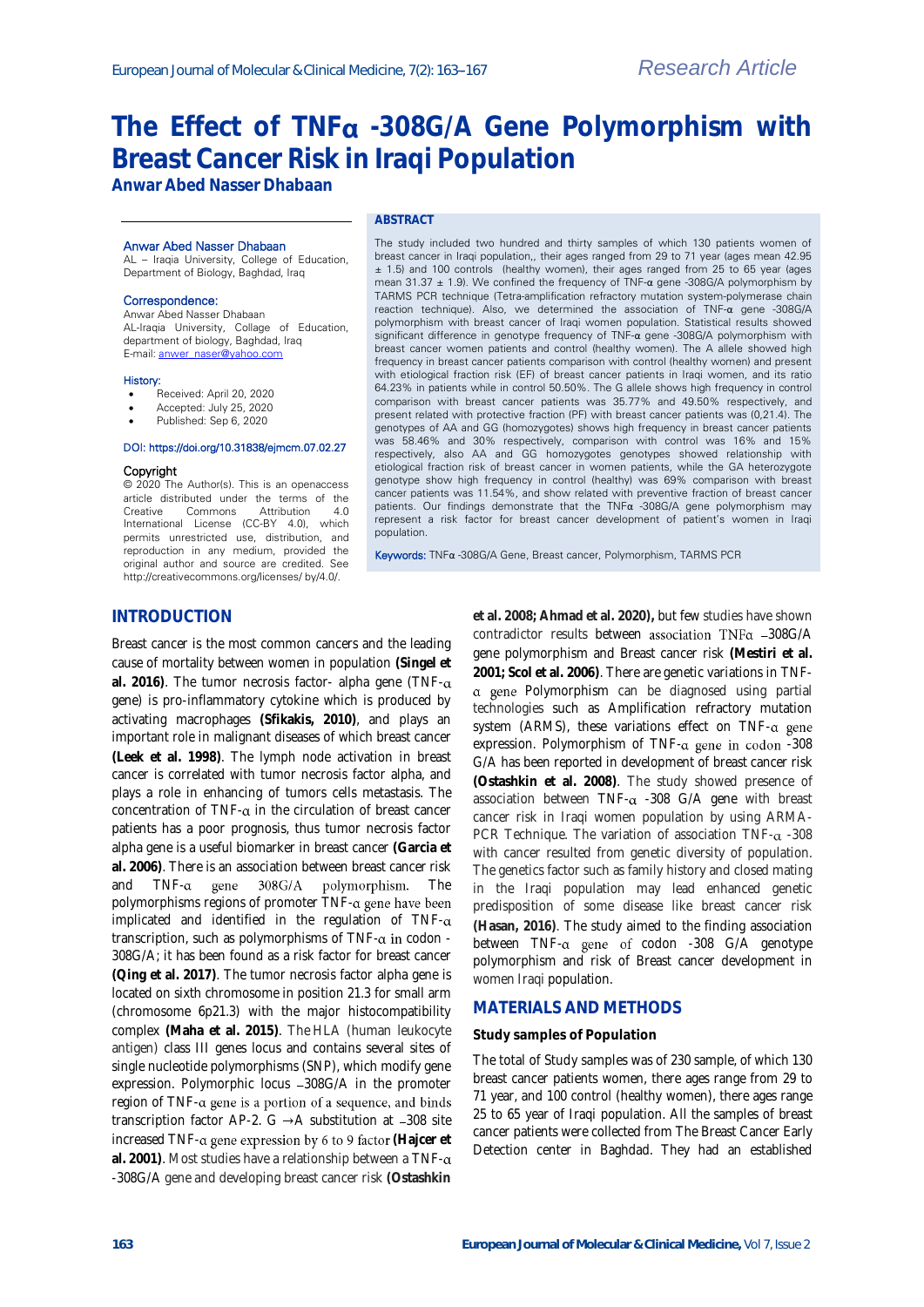diagnosis of breast cancer by the laboratory and clinical examination.

## **Genotyping of TNF- 308G/A gene polymorphism**

The genomic of DNA was extracted by take two ml of blood from each breast cancer patients women and control (healthy women) by using venipuncture, later, 2.5 ml was added into EDTA tubes then DNA was extracted by DNA isolation kit (Pro-Mega USA, the according to manufacture instructions manual). DNA purity was qualified by Nano drop and it was about 1.6  $\pm$ 1.9. All samples were kept at <20  $C<sup>o</sup>$  for further study. TNF $\alpha$  -308G/A gene polymorphism

were examined by using TARMS-PCR technique (Tetra amplification refractory mutation system-polymerase chain reaction). The TARMS-PCR reaction was carried out on a DNA template with a pair of specific primers (Alpha DNA, Canada) that designed according to **(Solhjoo et al. 2014)** in table  $(1)$ , and  $20 \mu l$  was the total volume of reaction mix (PioNeer, Korea), and the molecular marker size (Pro-Mega, USA) 100-1500 base pair. TARMS-PCR programs of  $TNFa -308G/A$  gene polymorphism were summarized in table (2), according to **(Solhjoo et al. 2014)**. The genotypes were established by analyzing electrophoresed 2% gel of agarose stained with diamond dye (Pro-Mega).

Table 1: primer sequences of **TNFa** -308G/A gene polymorphism by TARMS PCR technique.

| Target<br>Gene                   | primer                   | Primer sequences $(5 \rightarrow 3')$ | Size (bp) |  |
|----------------------------------|--------------------------|---------------------------------------|-----------|--|
| $TNF\alpha$<br>$-308G/A$<br>gene | Forward outer            | 5'-AGGACTCAGCTTTCCGAAGCCCCTCCCA-3'    | 304       |  |
|                                  | Reverse outer            | 5'-TTCTGTCTCGGTTTCTTCTCCATCGCGG-3'    |           |  |
|                                  | Reverse inner (G allele) | 5'-GGAGGCAATAGGTTTTGAGGCGCAGGG-3'     | 197       |  |
|                                  | Forward inner (A allele) | 5'-GTAGGACCCTGGAGGCTGAACCCCGTACT-3'   | 162       |  |

Table 2: The program of TNFa -308G/A gene polymorphism by using Tetra-ARMS PCR technique for breast **cancer patients and control (healthy) samples.**

| Target gene      | steps                  | $\overline{\phantom{a}}$<br>Temperature<br>$1$ | Number of<br>cycles | Time<br>(seconds) |
|------------------|------------------------|------------------------------------------------|---------------------|-------------------|
|                  | Pre-denaturation       | 95                                             |                     | 300               |
|                  | Initial denaturation   | 95                                             |                     | 30                |
| TNFa-308G/A gene | Annealing              | 68                                             | 30                  | 20                |
|                  | Extension              | 72                                             |                     | 15                |
|                  | <b>Final Extension</b> | 72                                             |                     | 5                 |

### **Statistics**

Differences in the frequencies of  $TNF\alpha -308G/A$  gene polymorphism for breast cancer patients in this study with control groups were analyzed with a value P<0.05 by Fisher's exact test. Odds ratios (OR) and confidence intervals (CI) were calculated using Compare 2 Ver.3.04 software J. H. Abramson (2003-2013). Preventive Fraction (PF) and Etiologic Fraction (EF) results were compared with Hardy-Weinberg equilibrium and according to the software within the following website [www. had2know.com.](http://www.had2know.com/)

## **RESULTS**

The genetic polymorphisms study of  $TNF\alpha -308G/A$  gene in 130 breast cancer patients was ages mean  $42.95 \pm 1.5$  year, and 100 control samples (healthy women) was ages mean  $31.37\pm1.9$  year. Notably, the two alleles G/A are more present for  $TNF\alpha$  -308G/A gene polymorphism with GG, GA and AA genotypes in breast cancer patients women and control (healthy women) (figure 1 and 2), by using TARMS PCR technique in study. The allelic and genotypes frequency distribution for each polymorphisms study of control and breast cancer patients, the  $TNF\alpha - 308G/A$  gene polymorphisms was a significance in breast cancer patient compare with control samples (P>0.05 by using Fisher's test). The A and G alleles were different in frequency of breast cancer patient compare with control, so A allele frequency was 64.23% in breast cancer patient while allele G allele frequency was 35.77%. The A allele frequency in control group was 50.50% and G allele 49.50% are presented in figure (1). The confidence intervals (CI) 1.21 to 2.56 at 95 %, and odds ratio (OR) for A allele was 7.39, and it was 0.27.7 as an etiological fraction (EF), while confidence intervals (CI) 0.39 to 0.83 at 95 % and odds ratio (OR) was 0.57 for G allele, and it was 0.21.4 as an preventive fraction (PF) are presented in table (3). The allele A was significance in breast cancer patient comparison with control \*0.000 (P<0.05 by Fisher's). The previous report on polymorphisms of  $TNF\alpha$  -308G/A gene show that A allele be an etiological fraction and it's describe that the G allele be a preventive fraction that correlated with the risk of breast cancer patients.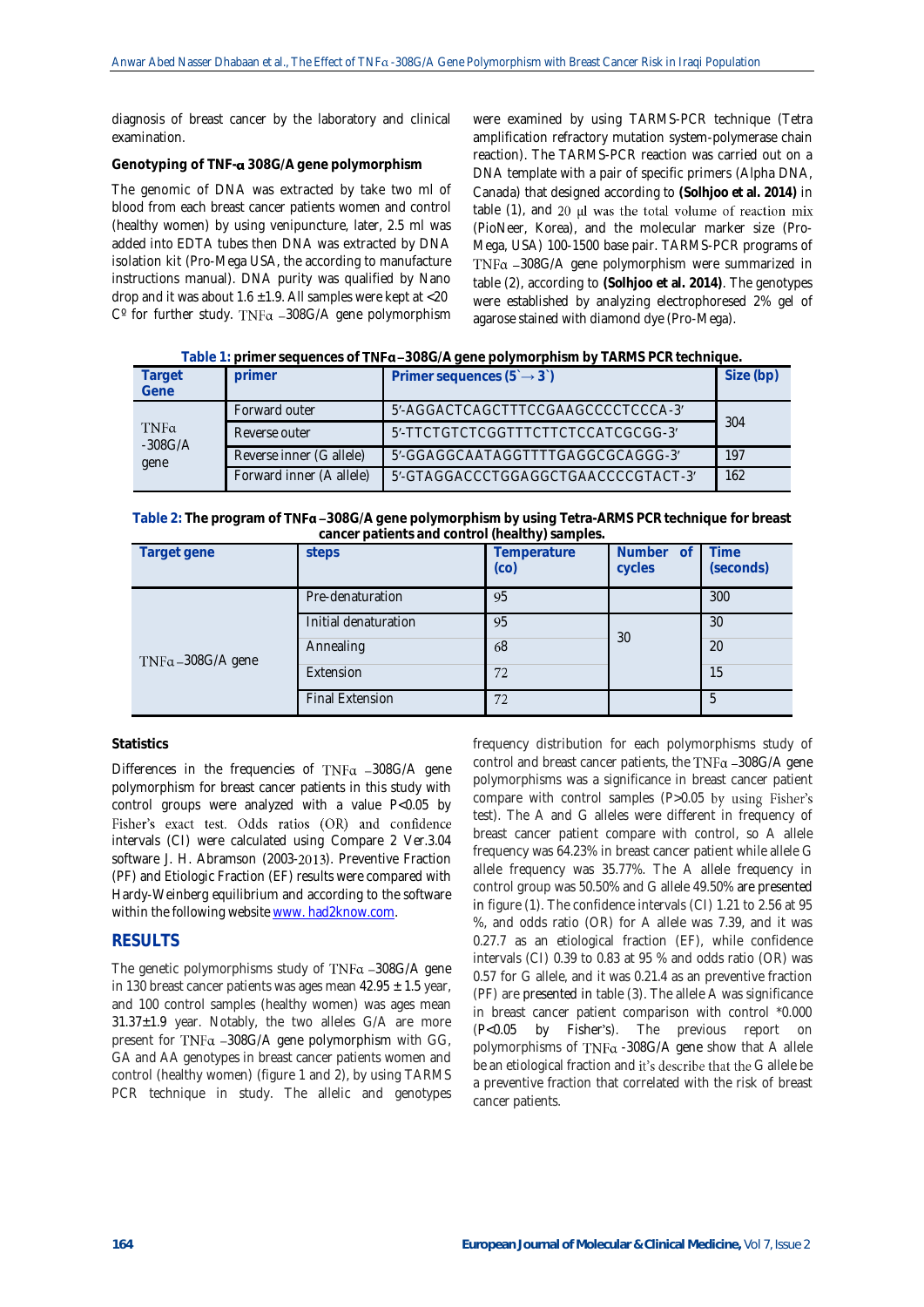

Figure 2: The allelic frequencies of TNF-**a 308G/A gene** polymorphisms in breast cancer patients and control **(healthy) samples.**

The genotyping polymorphisms frequency for  $TNFa -$ 308G/A gene by using TARMS PCR technique, are significance in breast cancer patients, so AA and GG genotypes showed the high frequency in breast cancer patients as compared with control group, and it was 58.46 % and 30 % respectively are presented in figure table (3), also the OR for AA and GG genotypes was 7.39 and 2.43 respectively are presented in figure (2), with CI 3.91 to 13.9 and 1.25 to 4.71respectively (table 3). The genotypes of GG and AA present association with etiological fraction for breast cancer risk, while for GA genotype the frequency was 11.54% and 69% for breast cancer patients and control group respectively (Figure 4), also the OR was 0.06 and CI was 0.03 to 0.12 and the value of GA genotype as protective fraction (PF) was 0.65 (table 3). Briefly, the result showed that AA and GG genotypes were correlated with the risk of breast cancer for women Iraqi population, while GA genotype was correlated with the protective fraction (PF) of breast cancer in women Iraqi Population. The results correspond to **(Ostashkin et al. 2008)**, also another study showed association between  $TNFa -308G/A$  gene polymorphism and risk of breast cancer in North European population and It was found that genetic variants AG and AA genotypes of  $TNF\alpha -308G/A$  gene polymorphism were associated with a decreased risk of breast cancer **(Azmy et al. 2004)**.

| Table 3: The allelic and genotypes frequency of TNFa -308G/A gene polymorphism in Breast cancer patients and |  |  |
|--------------------------------------------------------------------------------------------------------------|--|--|
|                                                                                                              |  |  |

|              |           |                      |                                      | control (healthy) samples. |                       |          |
|--------------|-----------|----------------------|--------------------------------------|----------------------------|-----------------------|----------|
| Gene         |           | Genotype<br>& Allele | <b>Breast</b><br>cancer<br>(%)Number | Healthy<br>(%)Number       | OR (CI 95%)           | P-value  |
| TNFa<br>gene | $-308G/A$ | AA                   | 76 (58.46%)                          | 16 (16%)                   | 7.39(3.91 to 13.9)    | $*0.000$ |
|              |           |                      | 0.51                                 |                            |                       |          |
|              |           | GA                   | 15 (11.54%)                          | 69 (69%)                   | $0.06$ (0.03 to 0.12) | $*0.000$ |
|              |           | P.F                  | 0.65                                 |                            |                       |          |
|              |           | GG                   | 39 (30.00%)                          | 15 (15%)                   | 2.43 (1.25 to 4.71)   | $*0.008$ |
|              |           | E.F                  | 0.18                                 |                            |                       |          |
|              |           | A allele             | 167(64.23%)                          | 101(50.50)                 | 1.76(1.21 to 2.56)    |          |
|              |           | P.F                  | 0.21                                 |                            |                       | $*0.003$ |
|              |           | G allele             | 93(35.77%)                           | 99(49.50%)                 | 0.57(0.39 to 0.83)    |          |
|              |           |                      | 0.28                                 |                            |                       |          |

Notes: OR = Odds ratio, CI = Confidence Interval, E.F = Etiological fraction, P.F = Preventive fraction, and P<0.05 by Fisher's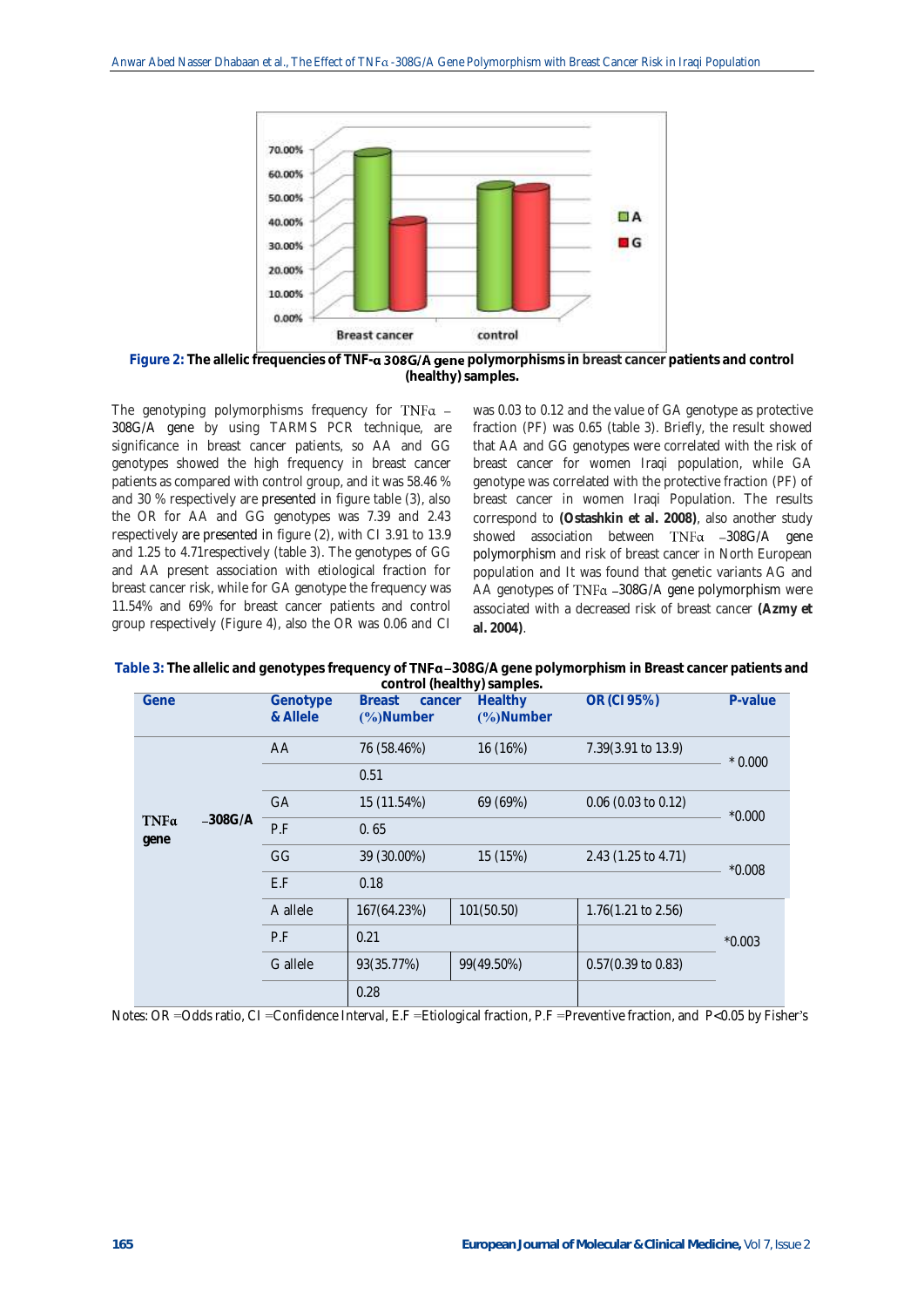

Figure 3: The genotypes frequencies of TNF-**a 308G/A gene** polymorphisms in breast cancer patients and control **(healthy) samples**

# **DISCUSSION**

The present study showed association between polymorphisms of  $TNF-\alpha$  gene with breast cancer patients for women Iraqi population. The frequency of allelic and genotype for  $TNF-a-308G/A$  gene polymorphisms was higher significantly in breast cancer patients compared to healthy women's. Al Hasnawi (2011) Study shows that breast cancer in the first rank of cancer types in Iraq and accounted for 16% of all women Iraqi patients **(Hasnawi, 2011).** The genotype is significantly associated with the development of breast cancer disease. The breast cancer enhanced by genetic and environmental factors such as family history and endogamy **(Hasan, 2016)**. The cytokines genetics plays a role in cancer risk of which breast cancer such as interferon- $\gamma$ , TGF- $\beta$ , IL-6, and TNF- $\alpha$  (Vela et al. 2015). Tumor necrosis factor alpha  $(TNF - \alpha)$  is an inflammatory cytokine that is highly expressed in breast carcinomas of women **(Leek et al. 1998)**. The position -308  $G/A$  polymorphism in TNF- $\alpha$  has been implicated in breast cancer risk **(Fang et al. 2010)**. The variation in association between TNF -308 G/A gene in cancer resulted from environmental and genetic diversity of population of which closed mating in the family lead to enhanced genetic predisposition of some diseases like cancer in Iraq **(Hasan, 2016)**. Cytokines responsible for inflammation and metabolism activates and have special role cancer genetics of which breast cancer **(Balasubramanian et al. 2006).** Inflammatory cytokines play critical roles at different stages of tumors development and progression, including invasion and metastasis, although several studies have reported an association between the  $TNF-a-308G>$  A polymorphism and breast cancer risk **(Li et al. 2013)**. Inflammatory responses contribute in tumor development, including pathogenesis; invasion, and metastasis, thus, inflammatory cytokines are important components of tumor progression **(Xu et al. 2014)**. Cytokine genes are important for researching cancer predisposition to cancers that elicit antitumor immune response **(Karakus et al. 2011)**, these genes interaction regulate inflammatory response, invasive activity and metastatic potential of tumor cells **(Xu et al. 2014).** In study with Caucasians and Asians women population, these findings indicate that  $TNF-\alpha$  Cytokine gene might play a distinct role in the progression of cancer, especially in distant tumor metastasis of breast cancer **(Li et al. 2013)**. The allele and genotype of  $TNF-a$  308 $G/A$  gene polymorphism have effect breast cancer risk. The A allele is associated with increased of breast cancer risk in Indian Population **(Ahmad et al. 2020)**, and GG genotype associated with increased risk of Breast Cancer in Turkish Patients **(Karakus et al. 2011).** The study of Hasan (2016) concluded that  $TNF\alpha$  -308 G/A gene polymorphism have association with breast cancer in Iraqi women **(Hasan, 2016)**.

# **CONCLUSION**

The statistical analysis data of present study demonstrate the association between of  $TNF\alpha - 308$  G/A gene polymorphism and breast cancer risk, and indicate that the  $TNF\alpha$ -308 G/A gene polymorphism may represent a significant risk factor in patients of breast cancer women of Iraqi population.

# **CONFLICT OF INTEREST**

None

# **REFERENCES**

- 1. Ahmad, M., Margoob, Farah, P., Naseem, A., Jamshaid A., Nootan K., and Syed A., Husain.(2020). Genetic Polymorphism in TNF- $\alpha$ -308 G/A and TNF- $\beta$ +252 A/G, as Prognostic Biomarker in Breast Cancer Patients among Indian Population. Asian Pacific Journal of Cancer Prevention, Vol 21: 301-308.
- 2. Al Hasnawi, S. (2011) Cancer in Iraq: Distribution by primary tumor site, The New Iraqi Journal of Medicine 2009 ; 5 (1): 5- 8
- 3. Azmy, I.A., Balasubramanion, S.P., Wilson, A.G., et al., Role of Tumor Necrosis Factor Gene Polymorphisms (-308 and -238) in Breast Cancer Susceptibility and Severity, Breast Cancer Res., 2004, vol. 6, no. 4, pp. 395-400.
- 4. Balasubramanian SP, Azmy IA, Higham SE, et al (2006). Interleukin gene polymorphisms and breast cancer: a case control study and systematic literature review. BMC Cancer, 6, 188.
- 5. Fang F., Lei Y., Xiao J., and Long Y. (2010). TNF $\alpha$ -308 G/A polymorphism is associated with breast cancer